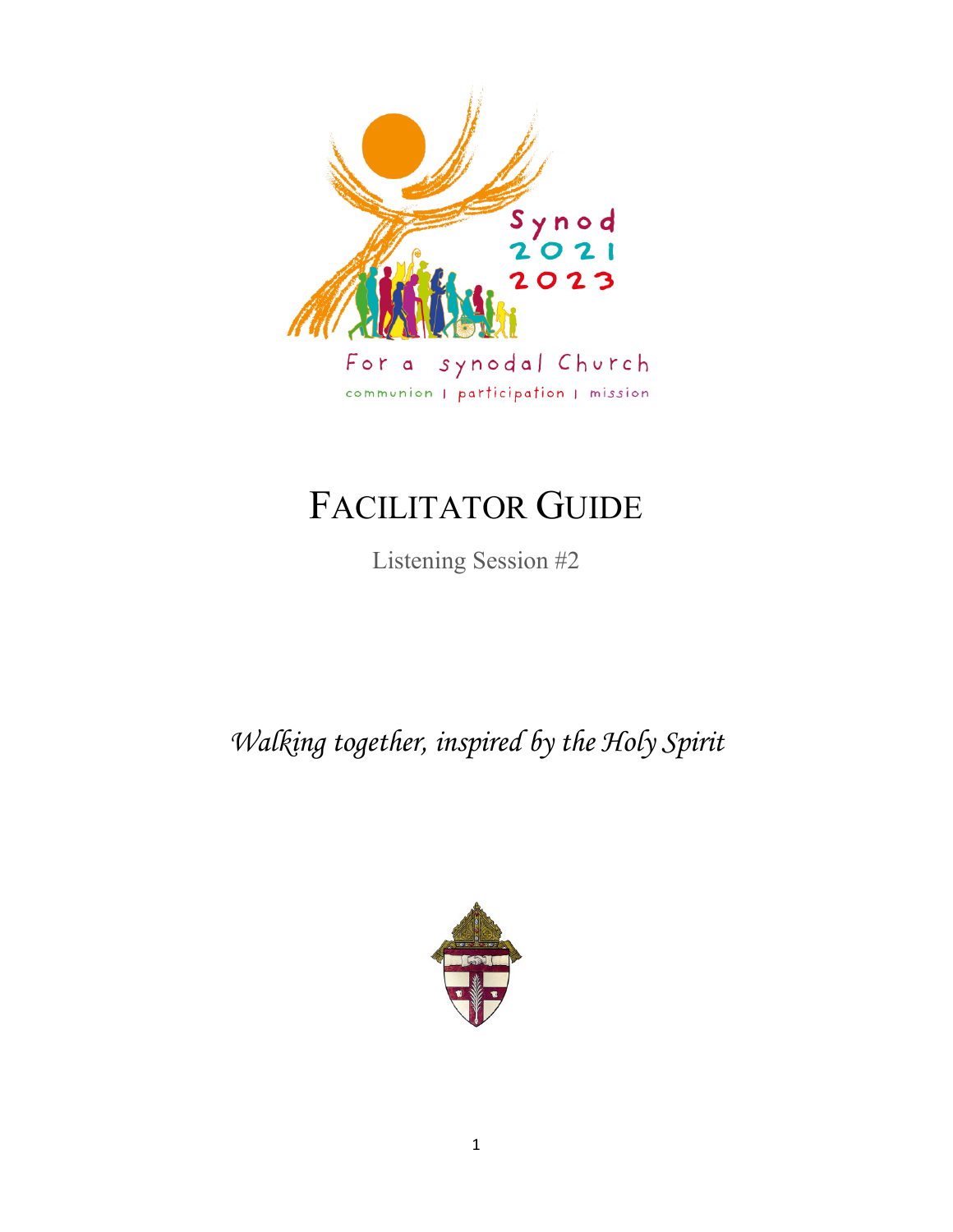Thank you for serving as Facilitator for the second listening session in your community in this first phase of the 2021-2023 Synod of Bishops! The theme for this synod is "For a Synodal Church: Communion, Participation and Mission." Synodality expresses the nature of the Church as the People of God journeying together on the same path.

Pope Francis has called the entire People of God to journey together! This is an unprecedented moment in our Church. The Holy Father has called for listening on a scale we have never before seen. All the baptized in every diocese, in every country, on every continent are asked to participate in the synod process. As the Church, we will pray together, listen to one another and seek the Holy Spirit's guidance in discerning where the Holy Spirit is leading us as a parish, a diocese, and a universal Church.

In this Facilitator Guide you will find a script for you to follow for the second listening session. Please take the time in advance of the listening session to become very familiar with the contents of this Guide. A Sign-In Sheet and Note Taker Form may be found in the Parish Toolkit. You'll also find a Checklist in the Parish Toolkit. Please review the Checklist to insure that everything is taken care of before the Listening Session so that all will go as smoothly as possible.

#### **BEFORE THE SESSION**

- **Facilitator:** The Facilitator will use the following script to lead the session. If the participants speak more than one language appoint a bilingual facilitator or a facilitator for each language. The main responsibilities of the facilitator are to:
	- o Help everyone feel welcome. Ensure a safe space by reminding everyone to be respectful and kind.
	- o Gently invite everyone to participate, without forcing people to speak if they choose not to do so. Respect confidentiality.
	- o Avoid dominating the conversation or allowing anyone else to dominate.
	- o Stress that sessions are about listening to one another and discerning the movement of the Holy Spirit. The objective is not advocacy or convincing anyone of anything.
- **Hospitality:** To help in creating a space that is comfortable and conducive to listening and sharing, you might consider providing some appetizers, snacks, beverages or even a shared meal before the start of the session. Alternatively, you could provide some coffee, apple cider or other warm beverage as an act of hospitality. Invite people to come a bit early to enjoy some fellowship. As always, be sure to follow proper Covid protocols.
- **Arrangement of chairs:** Provide a physical set up that allows for people to be arranged in small groups with a maximum of 5-6 people per group.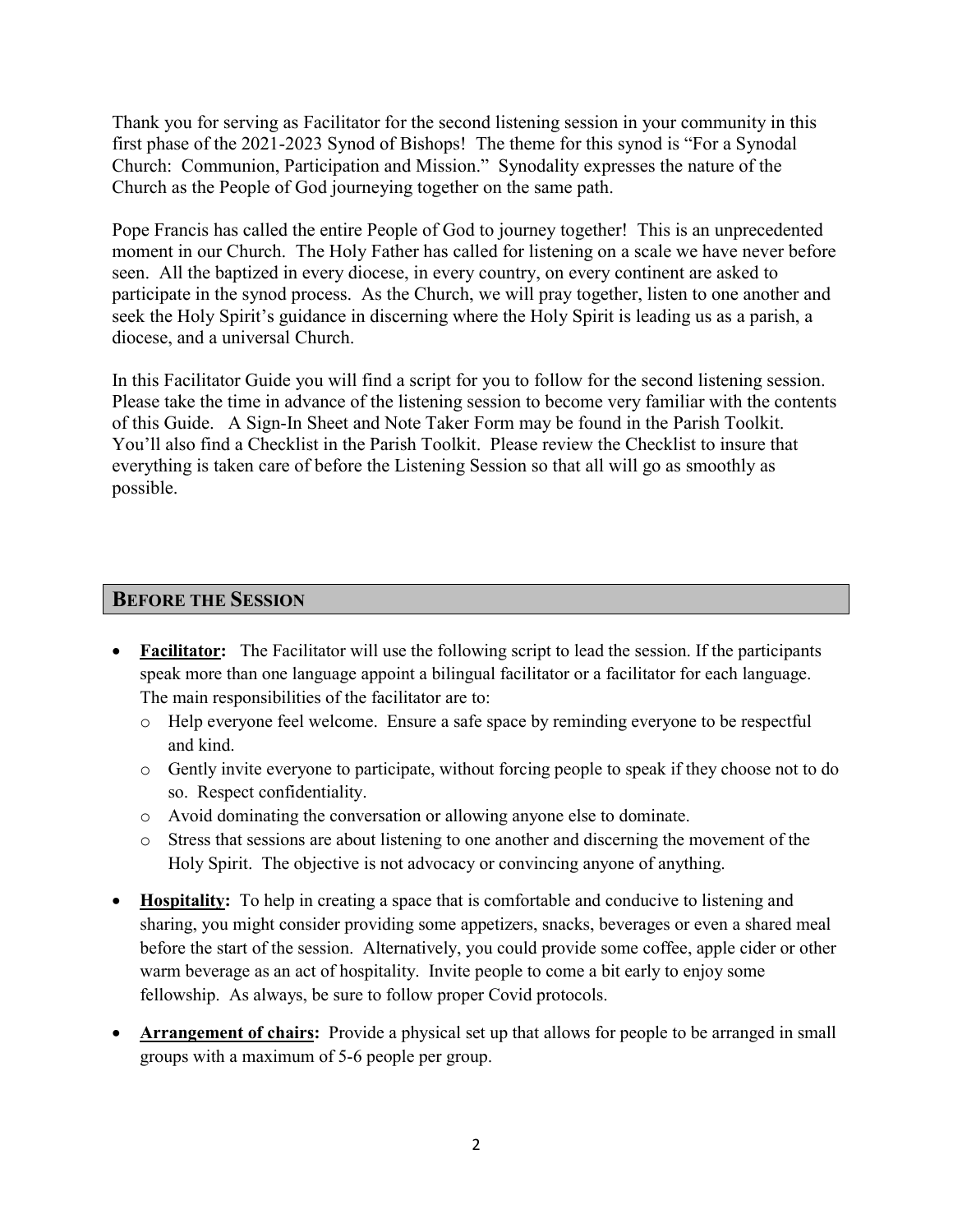- **Participant Guide:** Each participant should receive a Participant Guide for Session #2 and a pen as they enter. Alternatively, these items can be set at each place.
- **Sign-in Sheet:** Please ask everyone to sign-in using the Sign-In Sheet in the Parish Toolkit. (A copy of the Sign-In Sheet should be submitted to the Diocese after the listening session.)
- **Small Group Moderator**: One person from each small group will be asked to serve as the moderator. Their role is to review with their group the Respectful Communication Guidelines on page 1 of the Participant Guide as well as insuring that each small group member has a chance to share if desired.
- **Note Taker Form & Note Cards:** One person from each small group will be asked to take notes on the sharing that happens in their group. Place a Note Taker Form, pen and some note cards on each table. (Note Taker Forms may be found in the Parish Toolkit.) These Note Taker Forms will be collected by the parish and submitted to the diocese by mail or via the online portal at: <https://owensborodiocese.org/synod> . The role of the note taker is to:
	- o Using the Note Taker Form, capture the consensus of the group and any themes that come up through the discussion.
	- o Record significant moments and breakthrough ideas.
	- o Keep notes brief, but include enough information so that people not present in the group will understand the essence of what occurred and what was shared.
	- o Individuals may write their comments on note cards if they feel uncomfortable or do not have a chance to share everything with their small group.
	- o Individuals may also submit feedback directly to the Diocese via the online portal at: <https://owensborodiocese.org/synod>

# **AFTER THE SESSION**

• **Note Taker Forms, Note Cards & Sign-In-Sheet:** Please collect all Note Taker Forms and note cards from every small group and the Sign-In Sheet and submit to the Diocese of Owensboro. Submission instructions are on the last page of this Facilitator Guide.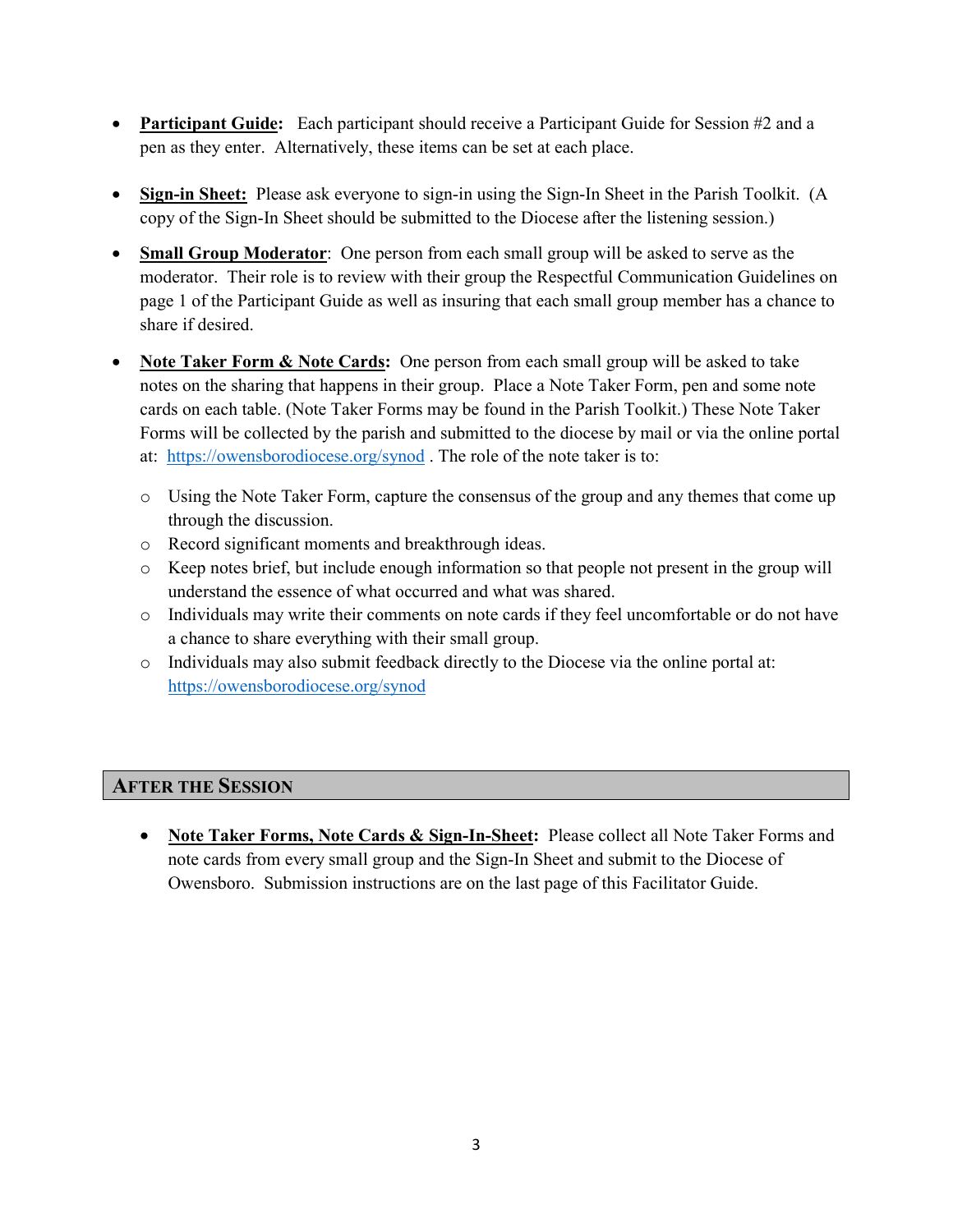#### **WELCOME AND INTRODUCTION**

*The pastor or facilitator welcomes the participants. Introduce yourself and invite the participants to introduce themselves to the others in their small group.*

#### **OVERVIEW OF THE PURPOSE OF THIS SESSION**

*The facilitator offers an overview in these or other words.*

#### *Facilitator:*

In our gathering today (tonight), we continue our participation in a practice that dates back to the earliest Church. Throughout our history, the Church has gathered in councils or synods to open our hearts to the voice of the Holy Spirit. If you were not able to participate in our first listening session a few weeks ago, welcome! We are so happy that you are with us. We need your voice.

What sets this synod apart from any other synod that has happened in the history of the Church is the unprecedented level of listening that Pope Francis has called for. The Holy Father wants to hear the voice of every baptized person and has asked diocesan bishops everywhere to consult with the people of God in their diocese. This is the first time that the entire people of God have been invited to speak to their bishops of their hopes and dreams for their parish, their diocese, and the world in such a formal manner.

Pope Francis has called this Synod for the purpose of focusing on synodality. "Synodality" refers to the way that decisions are made. It is a model that includes listening to one another in order to hear what God is saying to all of us. It is realizing that the Holy Spirit can and does speak through anyone to move us forward together on our journey as the People of God.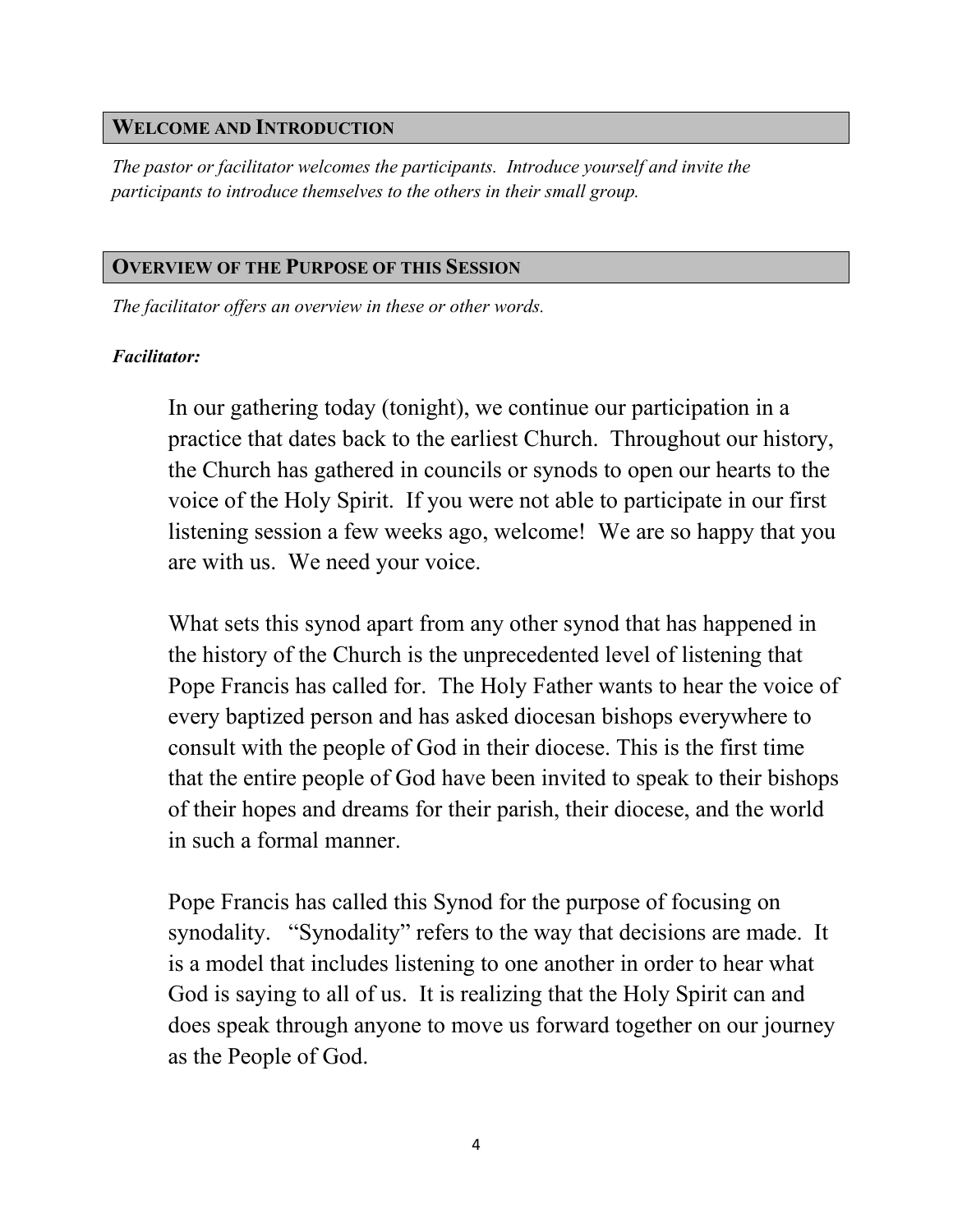Synodality, walking together, is at the heart of what the Church is all about. Saint John Chrysostom said that for him "Church" and "synod" were synonymous, since the Church is all about walking together. In this sense, synodality is about recalling our deepest roots as a pilgrim people, journeying together, united with one another to carry out our mission in the world.

Concretely, being a "synodal" Church means taking a more collaborative approach, discerning together the path forward. It highlights the fact that we all have something precious to contribute to the Body of Christ. A "synodal" Church is a Church that listens.

The Holy Father is calling on every bishop in every diocese on every continent of the world to conduct in-depth listening with the faithful in their dioceses. Pope Francis wants to hear from everyone!

In the Diocese of Owensboro, there will be two phases of listening. The first and current phase consists of listening in parishes and other Catholic organizations and groups during the months of January and February. A second phase of listening will occur in March when Bishop Medley will host regional listening sessions in various locations across the Diocese. Everyone is invited to attend one of the regional sessions where Bishop Medley will be there to listen to the people that God has called him to serve. The date for the listening session in our region is: \_\_\_\_\_\_\_\_\_\_\_\_\_\_\_ at \_\_\_\_\_\_\_\_\_\_\_\_\_\_\_\_\_\_. *(See table on next page.)*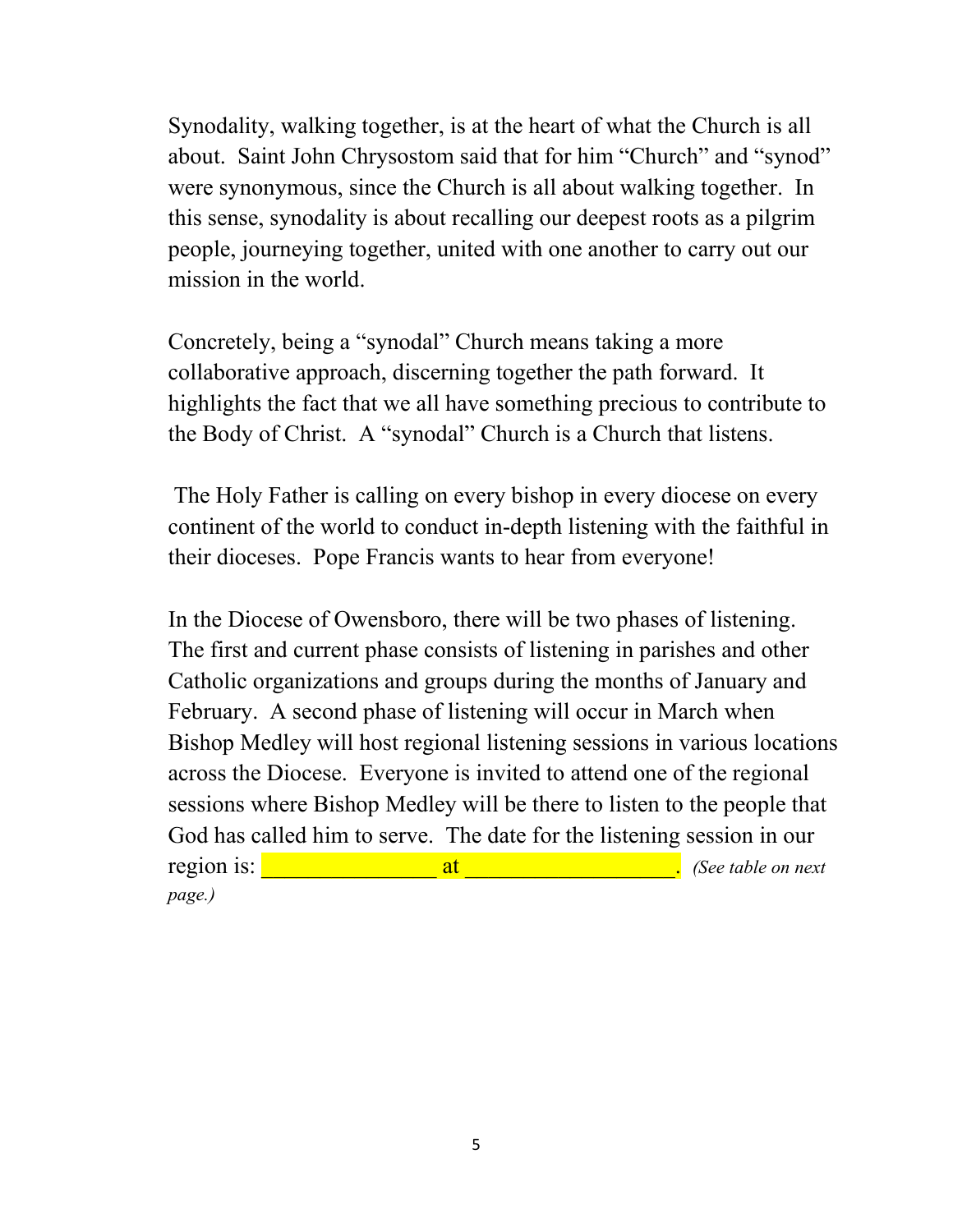# REGIONAL LISTENING SESSIONS WITH BISHOP MEDLEY

| Day             | <b>Date</b>    | <b>Time</b>              | <b>Location</b>                 | <b>Language</b> |
|-----------------|----------------|--------------------------|---------------------------------|-----------------|
| Tuesday         | March 8, 2022  | $6:00 - 8:00$ PM         | Holy Name, Henderson            | English         |
| <b>Thursday</b> | March 10, 2022 | $6:00 - 8:00$ PM         | Holy Spirit, Bowling Green      | English         |
| <b>Monday</b>   | March 14, 2022 | $6:00 - 8:00$ PM         | Sts. Peter & Paul, Hopkinsville | English         |
| <b>Saturday</b> | March 19, 2022 | $10 AM - Noon$           | Sts. Peter & Paul, Hopkinsville | Spanish         |
| <b>Monday</b>   | March 21, 2022 | $6:00 - 8:00$ PM         | Blessed Mother, Owensboro       | English         |
| Tuesday         | March 22, 2022 | $6:00 - 8:00$ PM         | St. Thomas More, Paducah        | English         |
| <b>Sunday</b>   | March 27, 2022 | $2:00 - 4:00 \text{ PM}$ | Holy Spirit, Bowling Green      | Burmese         |

At the conclusion of all the listening in the Diocese of Owensboro, Bishop Medley, with the help of the Diocesan Synod Team, will review what has been heard and prayerfully discern the movement of the Holy Spirit, culminating in a report which he will submit to the United States Conference of Catholic Bishops. This same process of listening is being undertaken by every bishop in every diocese of the world. From there, the Church will undertake additional listening on a continental level and then the universal level of the Church. The final step of this process will be a meeting in Rome with the Holy Father and bishops in October 2023, the agenda for which will come from the grassroots – from all of us who have participated, listened, prayed together, and discerned.

And so, that is why we are gathered here. Our purpose tonight (today) is to listen to one another, to speak what the Holy Spirit places on our hearts, and to pray for discernment in where the Holy Spirit is leading us as a parish, a diocese and a universal Church.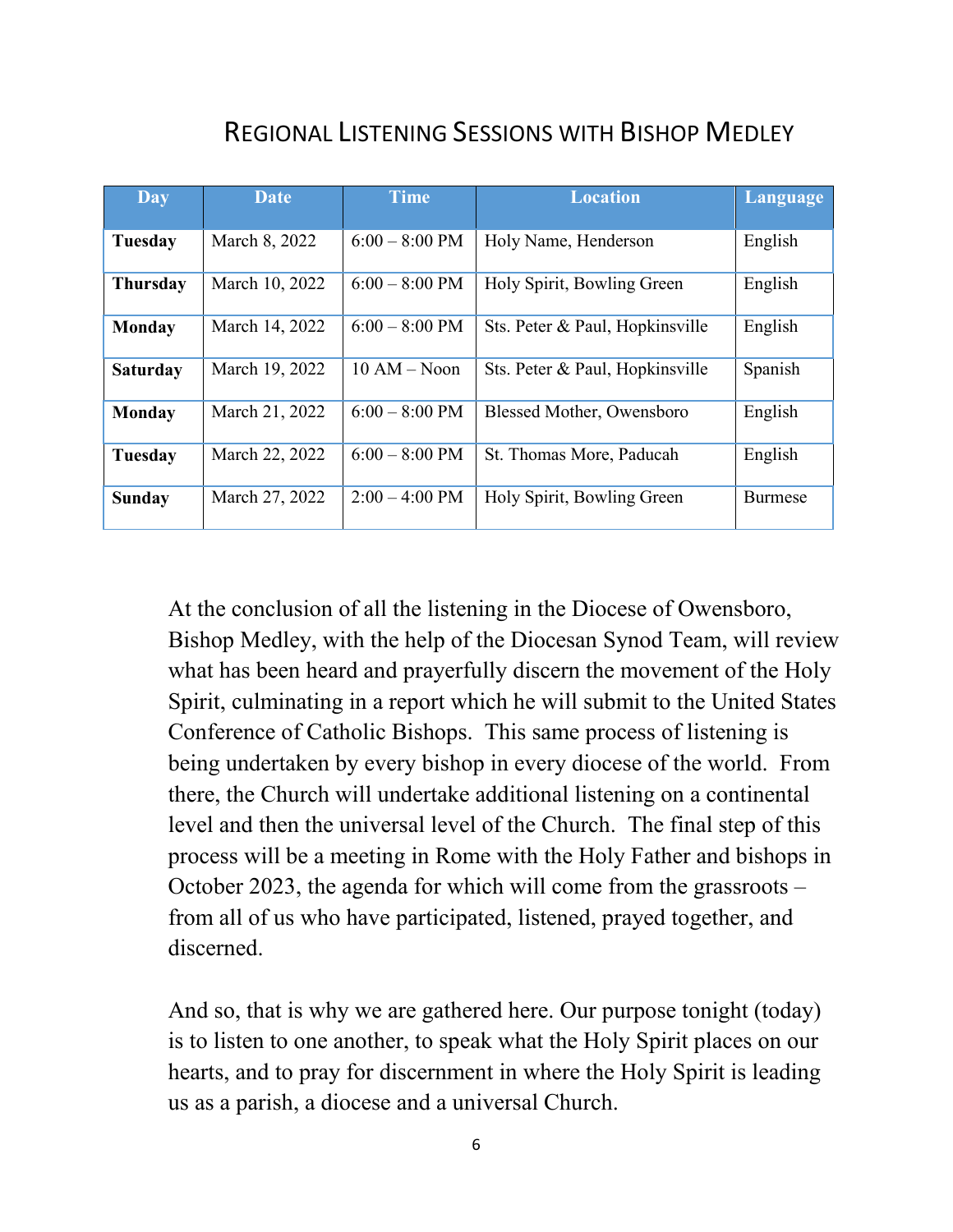Discerning the movement of the Holy Spirit is always rooted in prayer. So, we are inviting you this evening (morning / afternoon) into a place of prayer, reflection, listening and sharing. We will follow a guided Examen followed by some sharing in your small group. Don't be concerned if you're not familiar with the Examen or have never prayed with it. I will give you all the instruction you need as we go along.

The Examen is the great prayer of St. Ignatius of Loyola from his Spiritual Exercises. It is an ancient practice in the Church that can help us see God's hand at work.

Typically, this prayer is used to reflect back over the events of the day to detect God's presence and discern his direction for us. For our purposes here, we will be reflecting back over the weeks since we were together at our first listening session. Or, if you were not at the first session, consider the time period since you first heard of the Synod on Synodality.

I am going to walk you through the reflection, pausing at moments for each person to reflect in silence. If you brought notes from your reflections or conversations since our first listening session, feel free to take those out to remind yourself of what you wrote. If you would like to write down your thoughts during this prayer time, there is space provided in your Participant Guide.

# **EXAMEN: PERIOD OF PRAYER AND REFLECTION** *(20 MINUTES)*

#### *Facilitator or another reader:*

I invite you now into a moment of silence as we begin our prayerful reflection. Take some time and find a place of comfort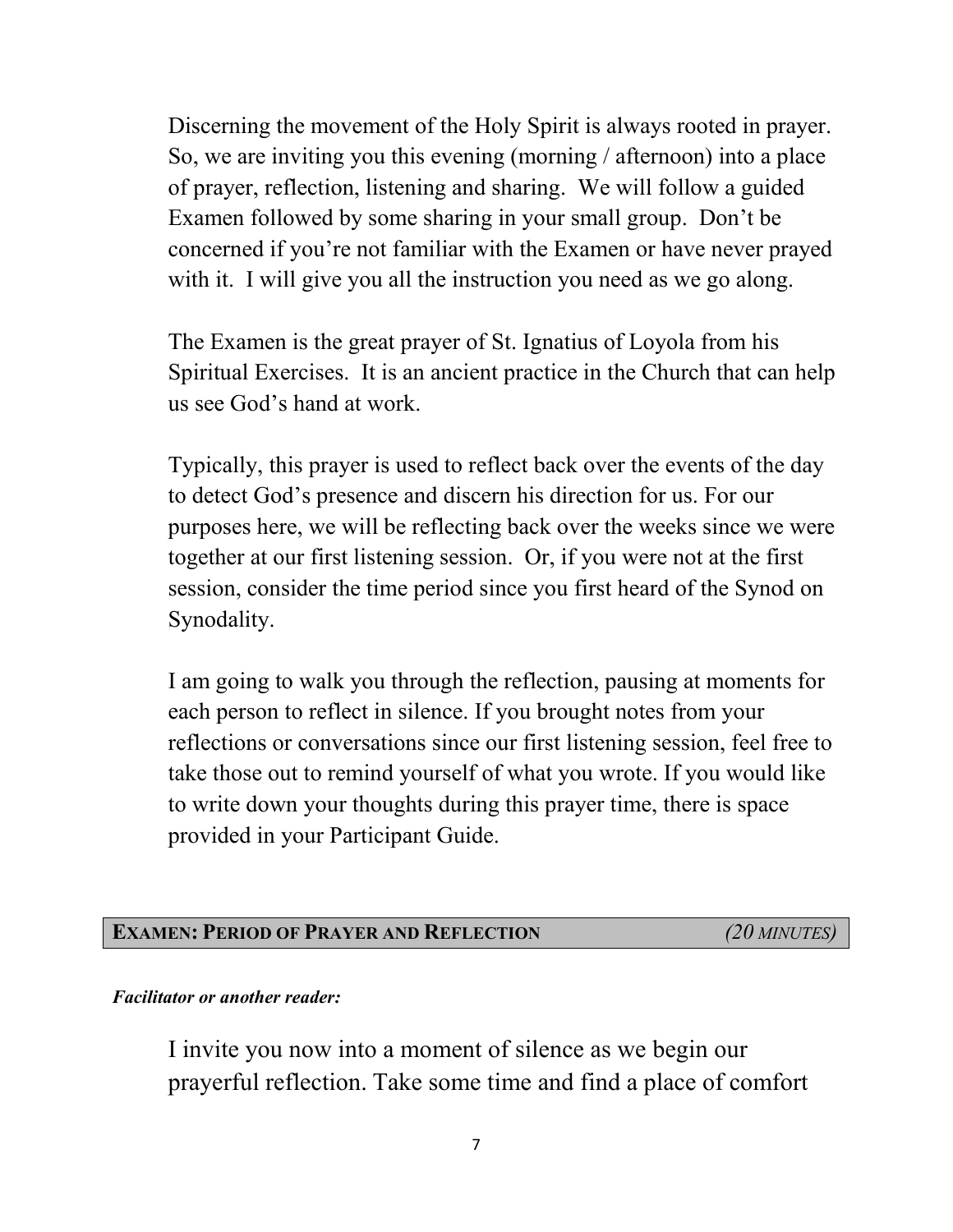and peace. Relax—simply be here in this moment. Remind yourself that you are in the presence of the Holy. You may feel distracted—thoughts often flow into our heads. We want to make God the centerpiece of our attention right now. Take a moment to become more focused on our God who is present here and waiting for you.

# *(Pause 10 seconds)*

We begin by expressing gratitude for the abundant blessings God has given us. Reflect on the many ways you encounter God's love each day and spend a moment giving God thanks.

# *(Pause 30 seconds)*

In Baptism, we received God's greatest gift – the Holy Spirit. The same Spirit works and speaks through each one of us. Ask God now to allow the Holy Spirit to be stirred up in each of us during this session.

# *(Pause 30 seconds)*

We are a pilgrim people, journeying together as God's family, the Church. God walks with us every step of the way. He sent his Holy Spirit as our counselor and our guide so that we wouldn't walk alone. Take a moment to ask God for insight and understanding to recognize the movement of the Holy Spirit. Ask for the grace to be open to the Spirit and for the courage to go where the Spirit leads.

# *(Pause 30 seconds)*

For those who attended the first listening session, did you feel like part of a community journeying together? Were there obstacles in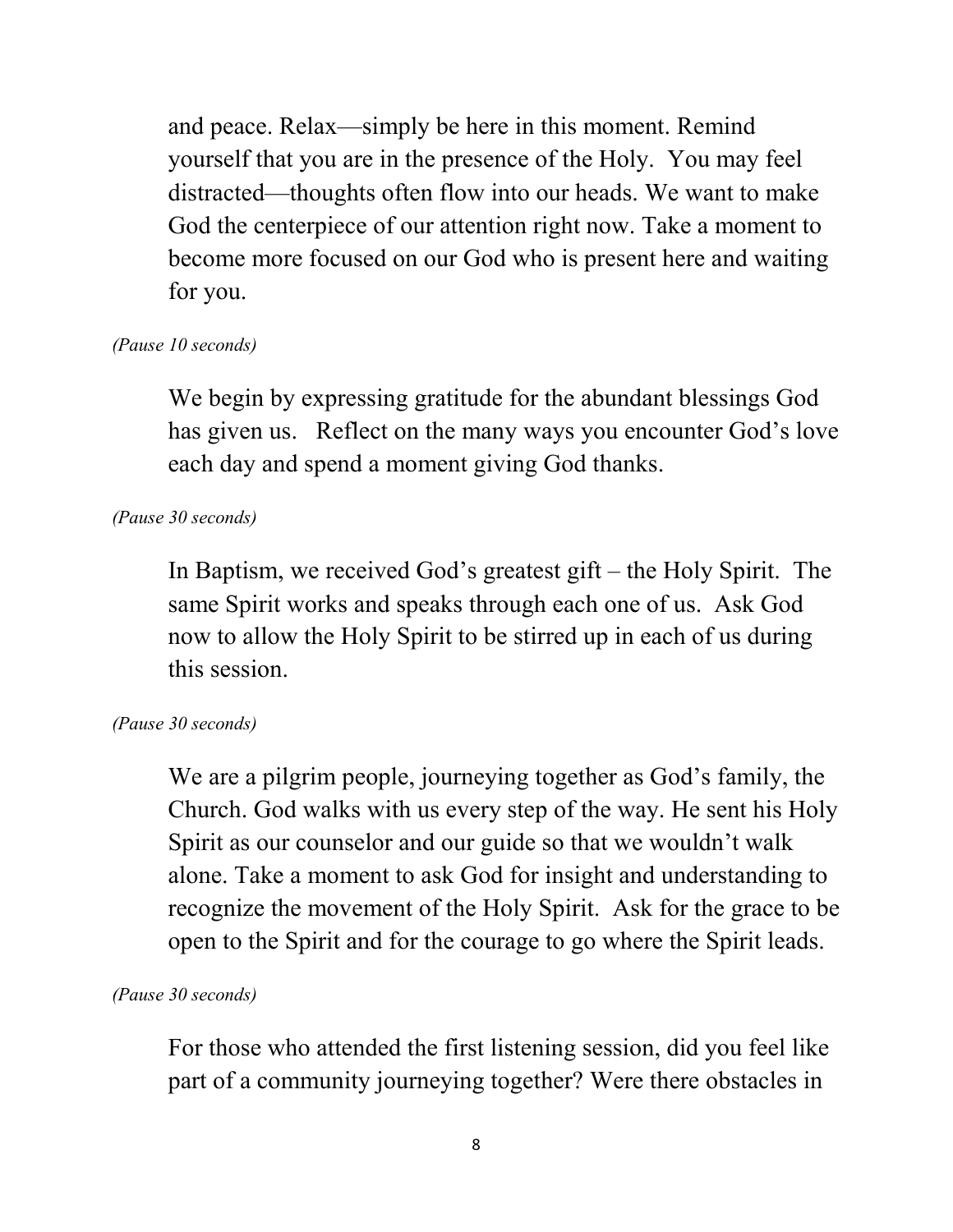the way? Did you have an experience of truly being listened to? Did you allow yourself to be changed by truly listening to another? If not, what could that have looked like? Recall how it felt or imagine how it could feel.

# *(Pause 60 seconds)*

During this synodal process we are all invited by Pope Francis to go out to the periphery – to seek out those who may feel alienated, marginalized, or ignored by the Church. If, after our first listening session, you had the opportunity to encounter someone in the periphery, call to mind that experience. Observe that moment in your imagination. How did you feel? Could you sense the Holy Spirit in the conversation? What needs to be shared from that conversation? Pray for the person you encountered and ask God to place on your heart what an appropriate next step may be to continue to nurture that relationship.

#### *(Pause 60 seconds)*

If you have not yet had a chance to encounter someone in the periphery, consider who you know who is least likely to participate in this synodal process. Ask God in this moment to put someone on your heart and pray for an opportunity to have an encounter with that person. Pray for them and for the Holy Spirit to accompany you during the encounter.

#### *(Pause 60 seconds)*

Jesus prayed that we all may be one -- to be in communion with one another. When have you truly felt connected to the Church? When have you most felt like you were a member of the Body of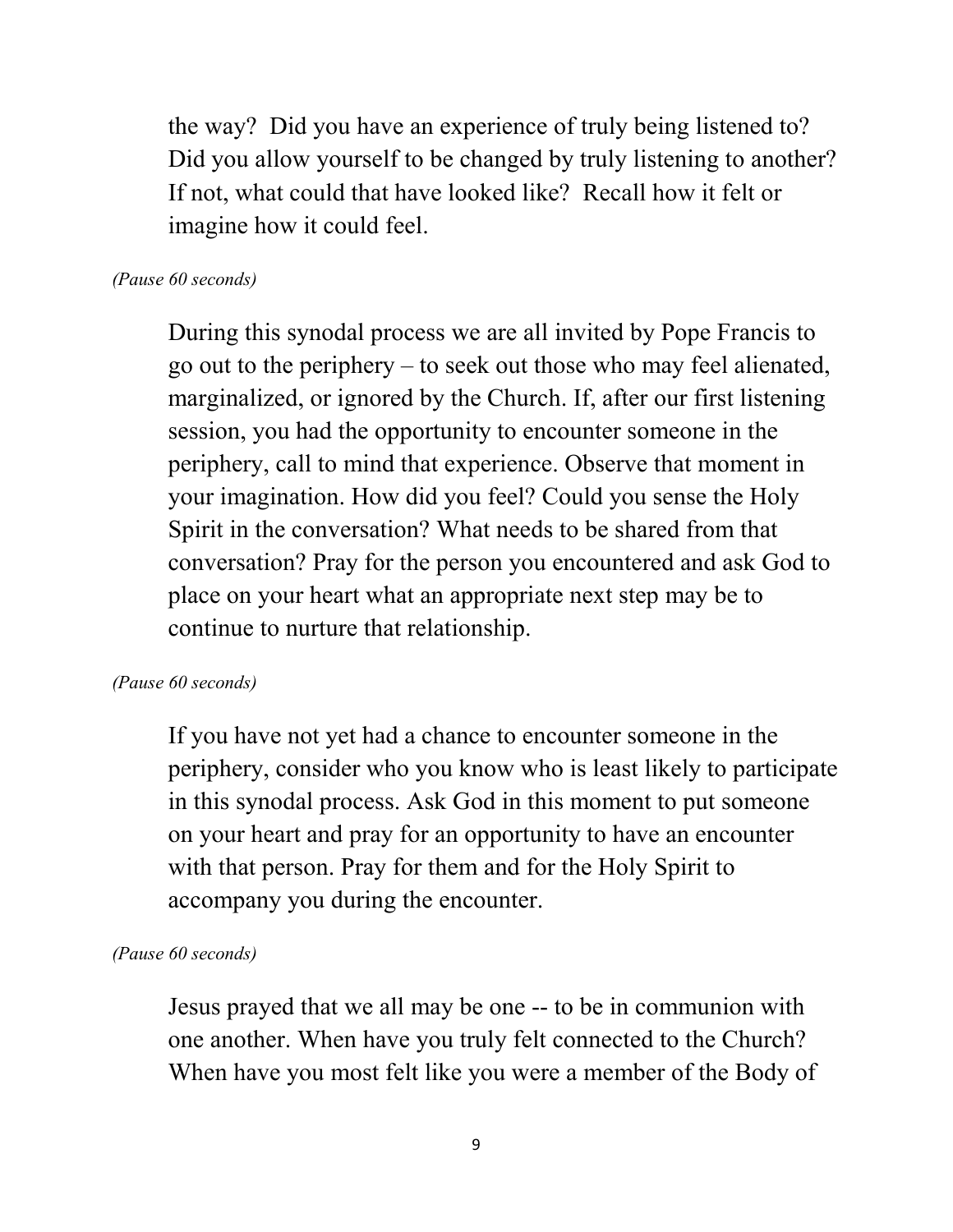Christ? Who helped you feel most connected to the Church? In what ways have the Sacraments nurtured you?

#### *(Pause 30 seconds)*

Being part of the Church is a human experience, which means it can sometimes be messy or even painful. Is there any hurt in your experience of Church? When did you not feel welcome in our Church community? Who in the Church may have wounded or disappointed you with their actions or their failures to act?

# *(Pause 30 seconds)*

Christ calls us to participate in Church and society: to be His hands, His feet, to go where God needs us to be. Where in your life has God called you to be most present, to be most alive, to be your best self? Where have you participated in bringing Christ's life and love to the world - maybe as a child, a teen, a young adult, today? Perhaps when you serve those less fortunate; maybe when you care for your family, teach them to love God and live as faithful Christians; maybe when you find ways to engage in your community and advocate for the voiceless; perhaps when you work to make others feel comfortable, appreciated, and welcomed. Take a moment to reflect on these experiences.

# *(Pause 60 seconds)*

Now, look at the truth of your life and allow yourself to see the times you regret. The times when you failed to live as Christ called you to live. The times you didn't make a welcoming space for others—when you failed to step up when you were needed—when your sin led you away from being the person you were called to be.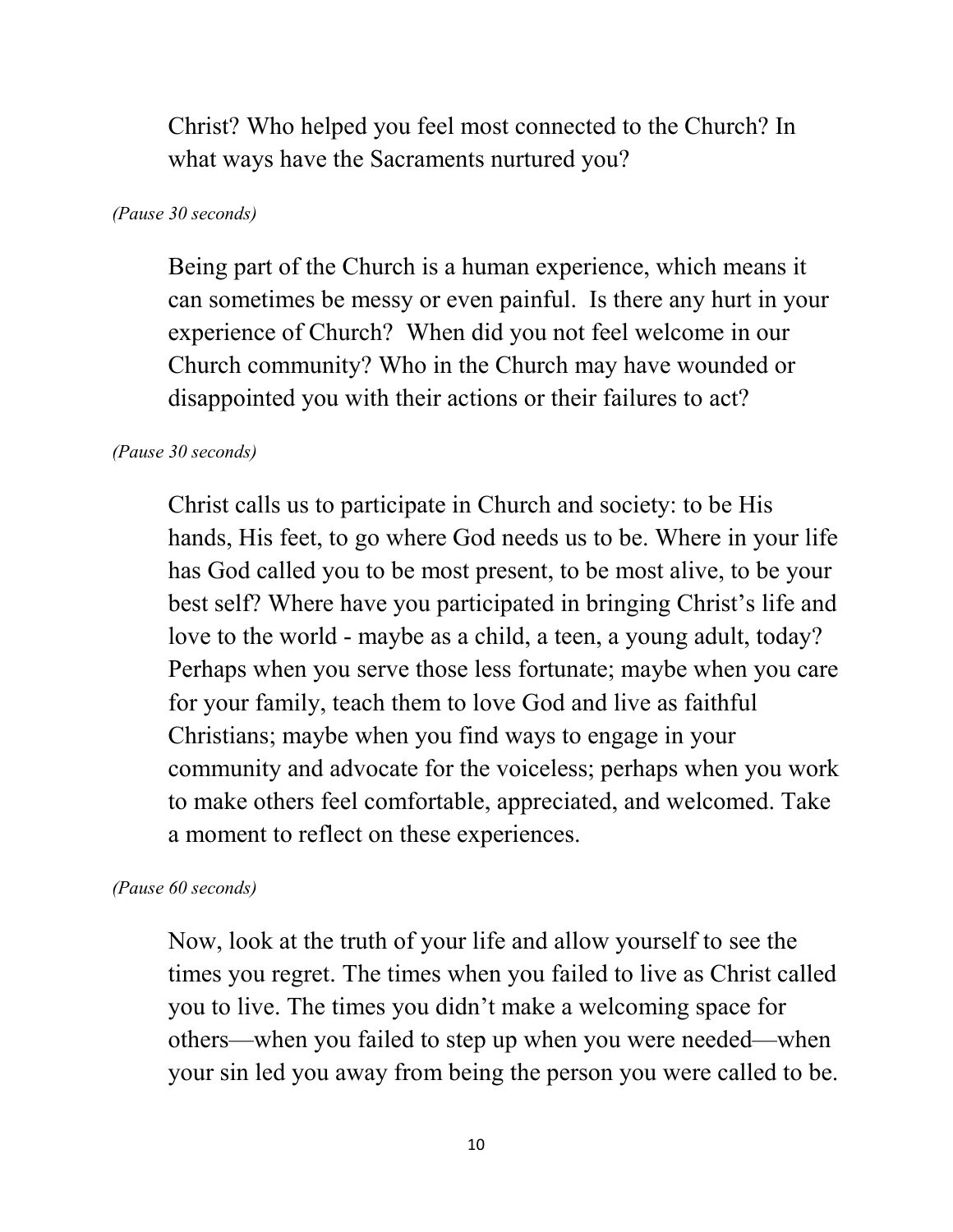Allow yourself now to be grateful to Jesus for always having time to listen to you and for his boundless love and mercy. Express to Him your gratitude for all that has been given to you. Ask for what you need most right now and what you feel the Church most needs at this moment. Where does God most need you in his Church today? What one action might you want to move towards tomorrow? Make a firm, but gentle resolution to do so.

*(Pause 60 seconds)* 

And as we bring our time of Examen to a close, we end with our prayer to our loving God. *Our Father…*

#### **SHARE AND LISTEN IN SMALL GROUPS** *(30 MINUTES)*

We will now move to a time of sharing in our small groups.

As those who participated in the first listening session will remember, the Synod process involves active listening. Listening continues to be at the heart of our conversation today. In your Participant Guide on page 3 you will find the Respectful Communication Guidelines. Remember to give your full attention to each other and listen to the voice of God in your hearts. Listen for understanding by taking to heart what other people share. As we share, individuals will speak, one at a time, without interruption, while others listen. Everyone will have a chance to speak and, of course, if you like, you may always choose to pass.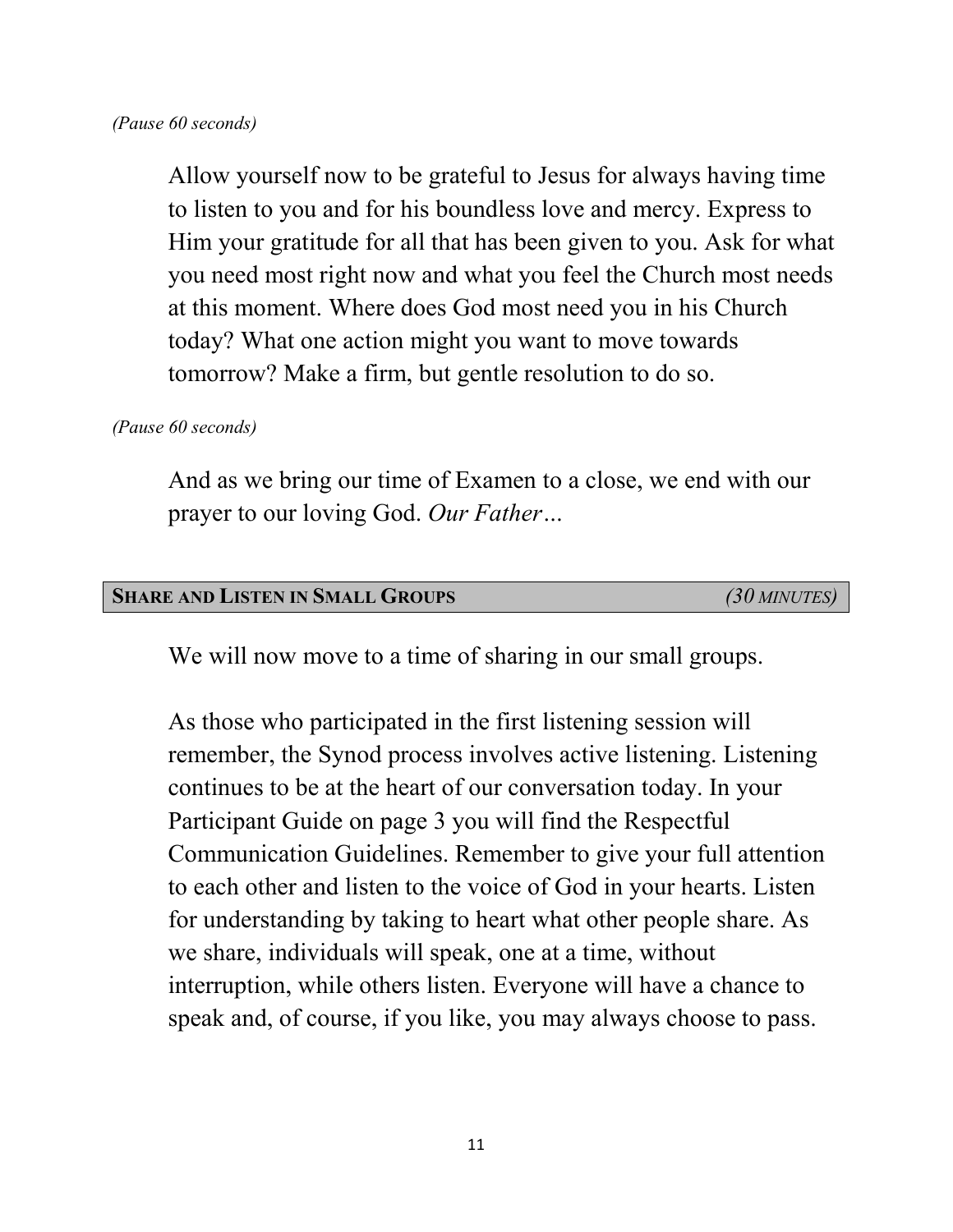For our small group sharing, each small group will need a **note taker** to record the highlights of the sharing that happens in your small group using the Note Taker Form. The goal is not to record verbatim what is said in your group, but rather to capture the spirit of the conversation. Take a moment to identify the note taker for your group and to locate the Note Taker Form provided for you.

#### *Allow a moment for this to happen in each group.*

Small group members should also note that in addition to the official Note Taker Form, each small group member may also record comments on the note cards at your table and submit those at the end of the listening session as well.

Each small group will also need a **moderator**. The role of the moderator is to review with their small group the Respectful Communication Guidelines on page 2 of the Participant Guide. Your role will also be to ensure that each person in your group has the opportunity to share if they so desire. Please take a moment now to name your small group moderator and to review the Respectful Communication Guidelines on page 2.

# *Allow a couple of moments for this to happen.*

I invite you now to look at page 6 of the Participant Guide where you will see the first of two rounds of questions to share in small groups. We will have about 15 minutes to share for each round. I will let you know when the first 15 minutes are up so you can wrap up your sharing and move to the next section.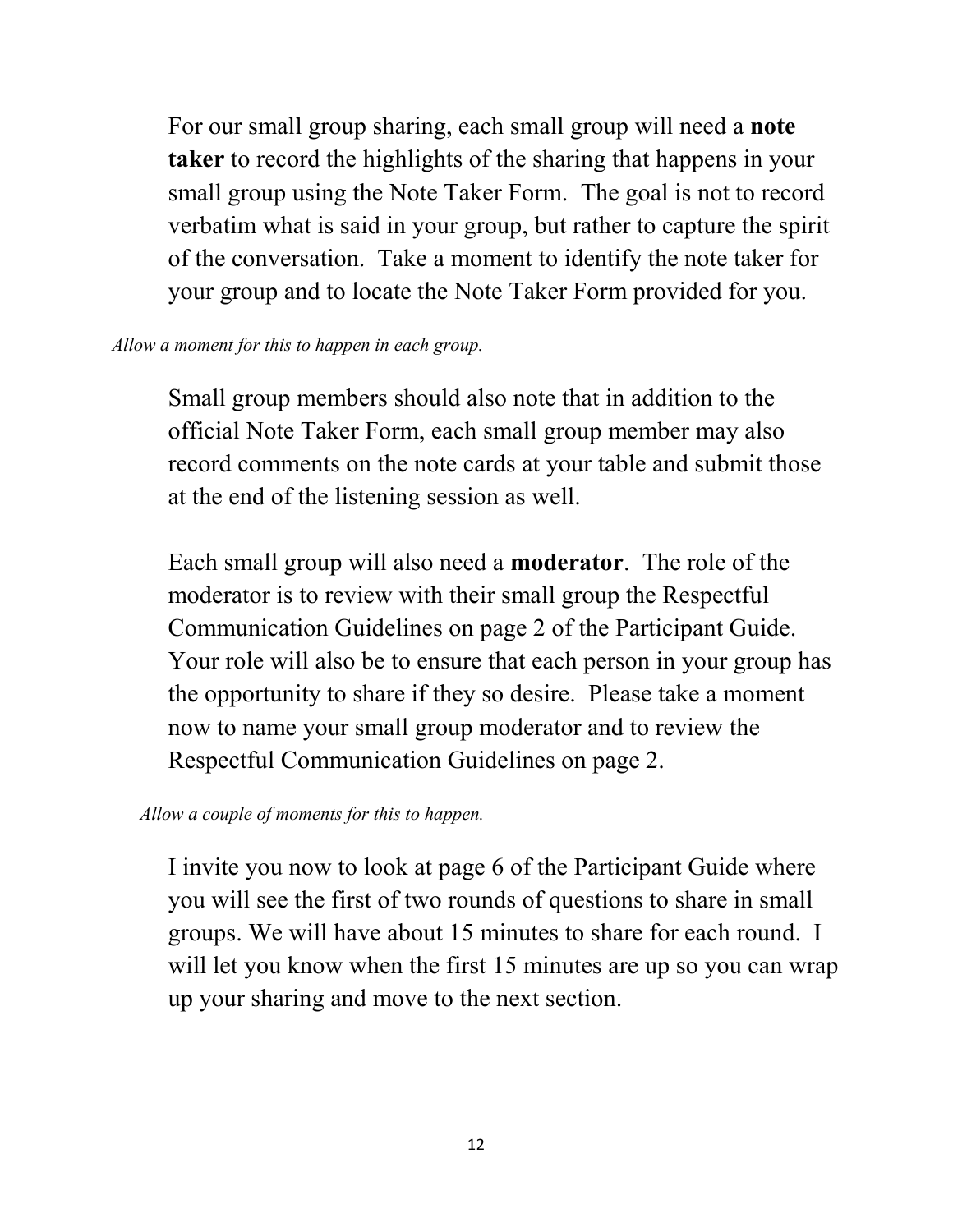# **ROUND 1 SMALL GROUP SHARING:**

#### **FRUIT OF PERSONAL REFLECTION** *(15 minutes)*

Take a couple of minutes to reflect in silence on these questions. The aim is not to address all the questions, but only those that the Holy Spirit leads you to. Read through all of them first and see where you are drawn to share.

- What are some of the things that were stirred up in your heart during the Examen Prayer?
- How have you seen the Holy Spirit moving in and through you during the weeks since the first listening session?
- The following are some questions that were considered at our first listening session. As you've continued to ponder them, what are some insights you've gained?
	- o What do you most treasure about our faith and your membership in the Church?
	- o What are your dreams for the Church?
	- o What breaks your heart?
	- $\circ$  To what is the Holy Spirit calling us as a church in the 21<sup>st</sup> century?

After a time of silence, allow each person 2-3 minutes to speak. Anyone in the group can begin, and the person on their left is the next person to share. If that person is not ready to share, move on to the next person, but remember to come back around. Continue clockwise around the circle, until each person in the group who wishes to share has had their turn. As a reminder, when others are speaking, everyone else should listen with an open and humble heart.

If there is extra time after everyone has had a chance to share, you can move on to the next round or go around the circle again until the time is finished.

#### *After 15 minutes have passed:*

#### *Facilitator:*

If you have not already done so, please move on now to Round 2 Small Group Sharing on page 7 of your Participant Guide recalling the fruit of your encounters with individuals in the periphery. You will have 15 minutes to continue your sharing.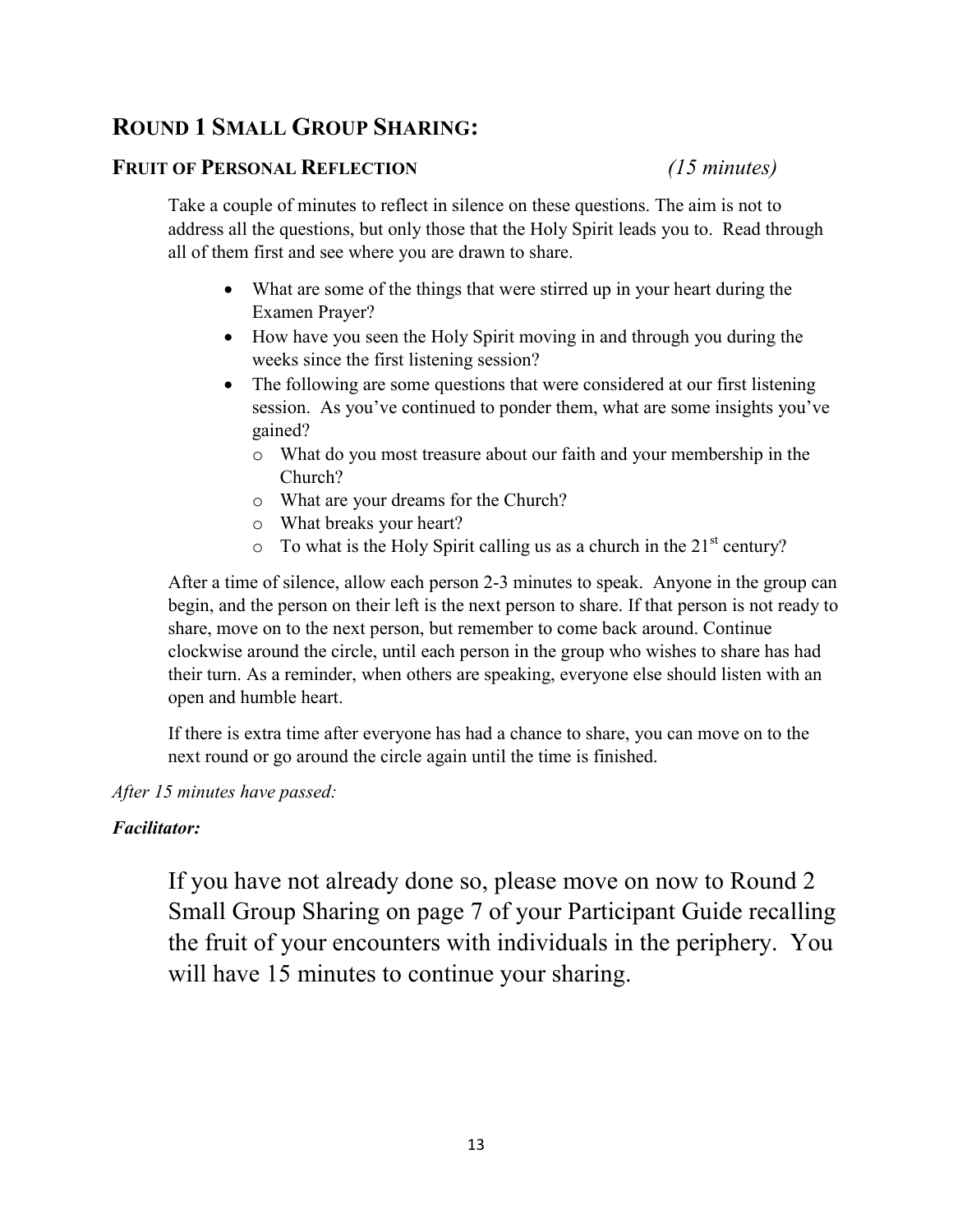# **ROUND 2 SMALL GROUP SHARING**

#### **FRUIT OF ENCOUNTERS IN THE PERIPHERY** *(15 minutes)*

Take a couple of minutes to reflect in silence on these questions. Again, you do not need to share on all the questions, but only those to which the Holy Spirit leads you. Read through all of them first and see where you are drawn to share.

- What is important to share from your encounter in the periphery? Please remember to respect the privacy of the person you encountered – share key takeaways without revealing their identity or private information.
- How did you feel reaching out to listen to someone who feels disconnected to the Church? Did you feel the Spirit moving in the conversation?
- If you have not had an encounter yet, who do you feel God has placed on your heart to encounter? What are your hopes for that conversation?
- Which are the spiritual, social, economic, political, geographical or existential peripheries of our local community that still need to be heard? Whose voices are missing?

After a time of silence, allow each person 2-3 minutes to speak. Anyone in the group can begin, then continue in the same manner as the first round.

Once everyone has had a chance to share, discuss which one or two points could be shared with the larger group from these two rounds.

# **LARGE GROUP SHARING** *(15 MINUTES)*

#### *Facilitator:*

So that we can all benefit from the sharing that has been happening, I invite a representative from each small group to share briefly with the larger group some of what you've heard tonight / today.

*Allow a few moments for each group to share some of what was talked about in their small group. If this is a large assembly, it may be necessary to provide a microphone. If there are so many small groups that it would take more than 15 minutes to share, maybe invite people from different groups to share one word or phrase that stuck with them from the conversation.*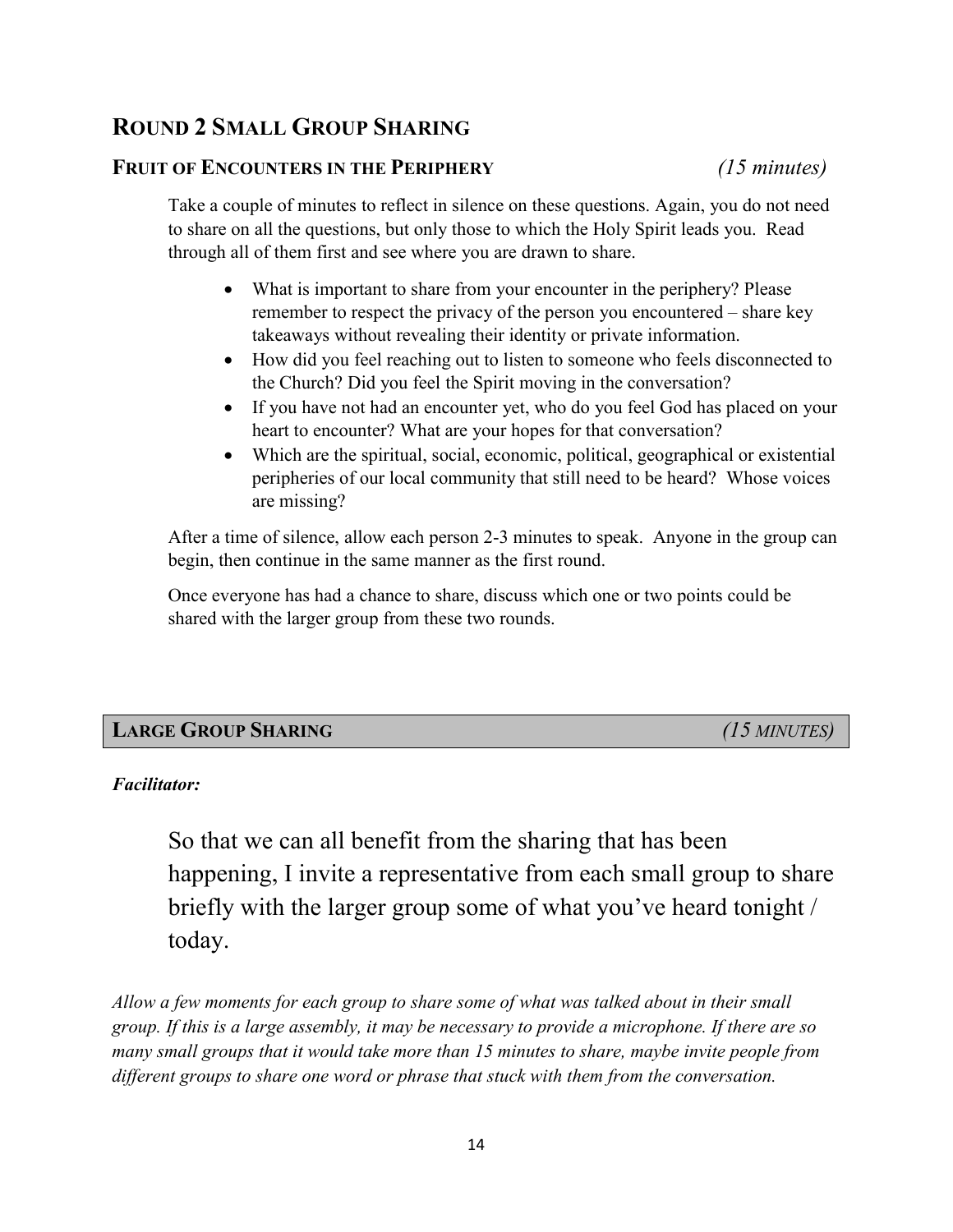#### **TIME FOR DISCERNMENT** *(30 MINUTES)*

#### *Facilitator:*

At this point in the session, we are invited to begin discerning what God is inviting us to do in response to what we have heard so far in this synodal process. Discernment is a time-honored practice in the Christian tradition. In essence, discernment is a decisionmaking process that honors the place of god's will in our lives. It is an interior search that seeks to align our own will with the will of God in order to learn what God is calling us to. For the purposes of this Synod on Synodality, we are seeking to discern where the Holy Spirit is calling the Church in the  $21<sup>st</sup>$  century.

Pope Francis has spoken often of discernment, most recently in his book *Let Us Dream: The Path to a Better Future* in which he lays out his vision for a synodal Church. To help us in our discernment tonight (today), we are going to hear excerpts from his book and then share in our small groups about some steps we feel the Spirit is prompting us to take in our local faith community.

# *Reader 1:*

Pope Francis says:

"Between the first step, which is to come close and allow yourself to be struck by what you see, and the third step, which is to act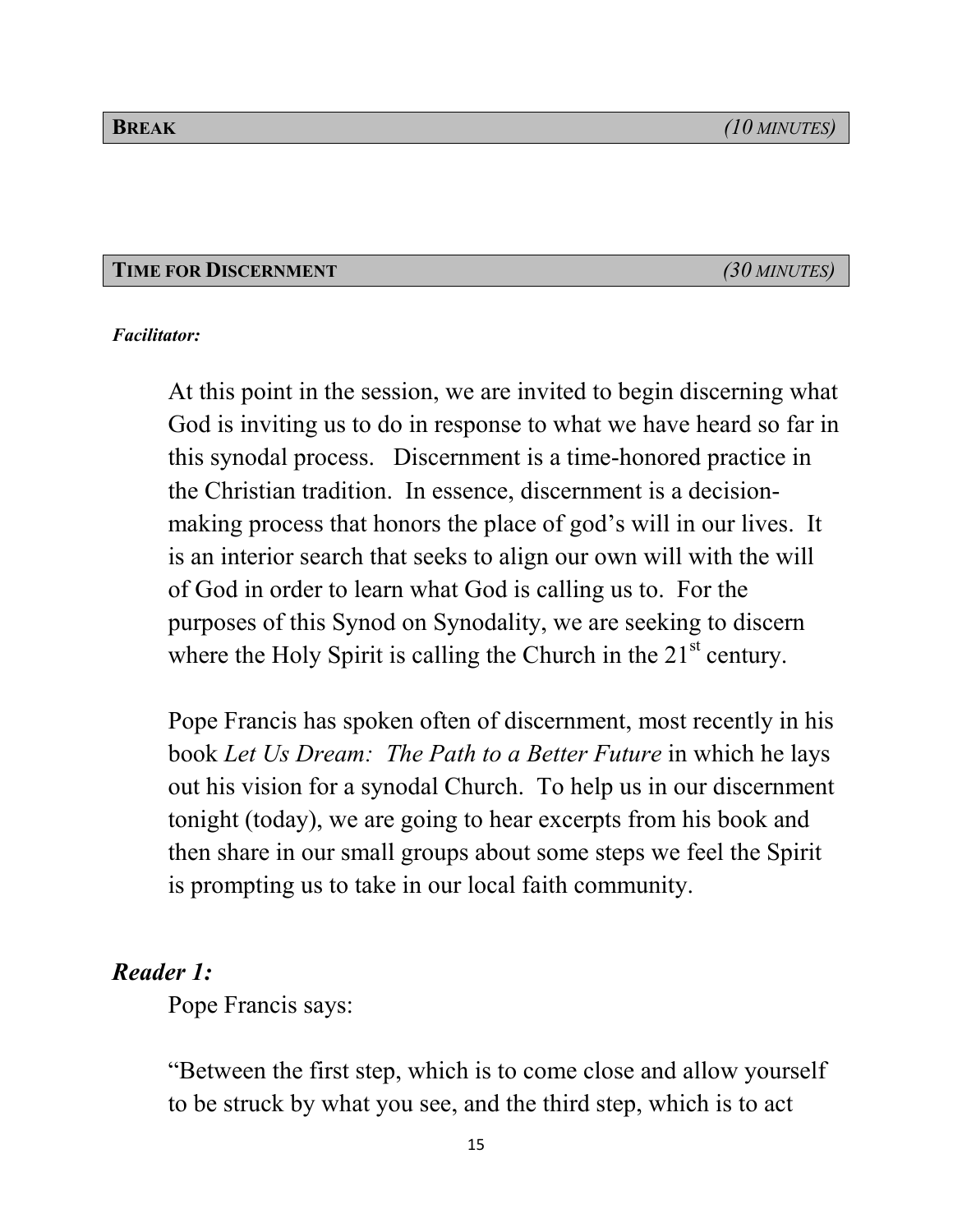concretely to heal and repair, there is an essential intermediate stage: to discern, and to choose…

"For this second step, we need not just openness to reality but a robust set of criteria to guide us: knowing we are loved by God, called to be a people in service and solidarity. We need, too, a healthy capacity for silent reflection, places of refuge from the tyranny of the urgent. Most of all, we need prayer, to hear the prompts of the Spirit and cultivate dialogue in a community that can hold us and allow us to dream. Thus armed, we can read right the signs of the times and opt for a way that does all good…"

# *Reader 2:*

"How do we apply these noble but abstract criteria to the large and small choices we make? This calls for the kind of reflection and prayer known as *discernment of spirits.* Discernment means to think through our decisions and actions, not just by rational calculation but by listening for His Spirit, recognizing in prayer God's motives, invitations and will. There is a principle worth remembering in these times: ideas are debated, but reality is *discerned.*

"This is a difficult thing for those of a more impatient disposition, who believe that to every problem there must be a technical solution, as if it were merely a question of finding the right switch…But discernment is vital if we want to create a better future…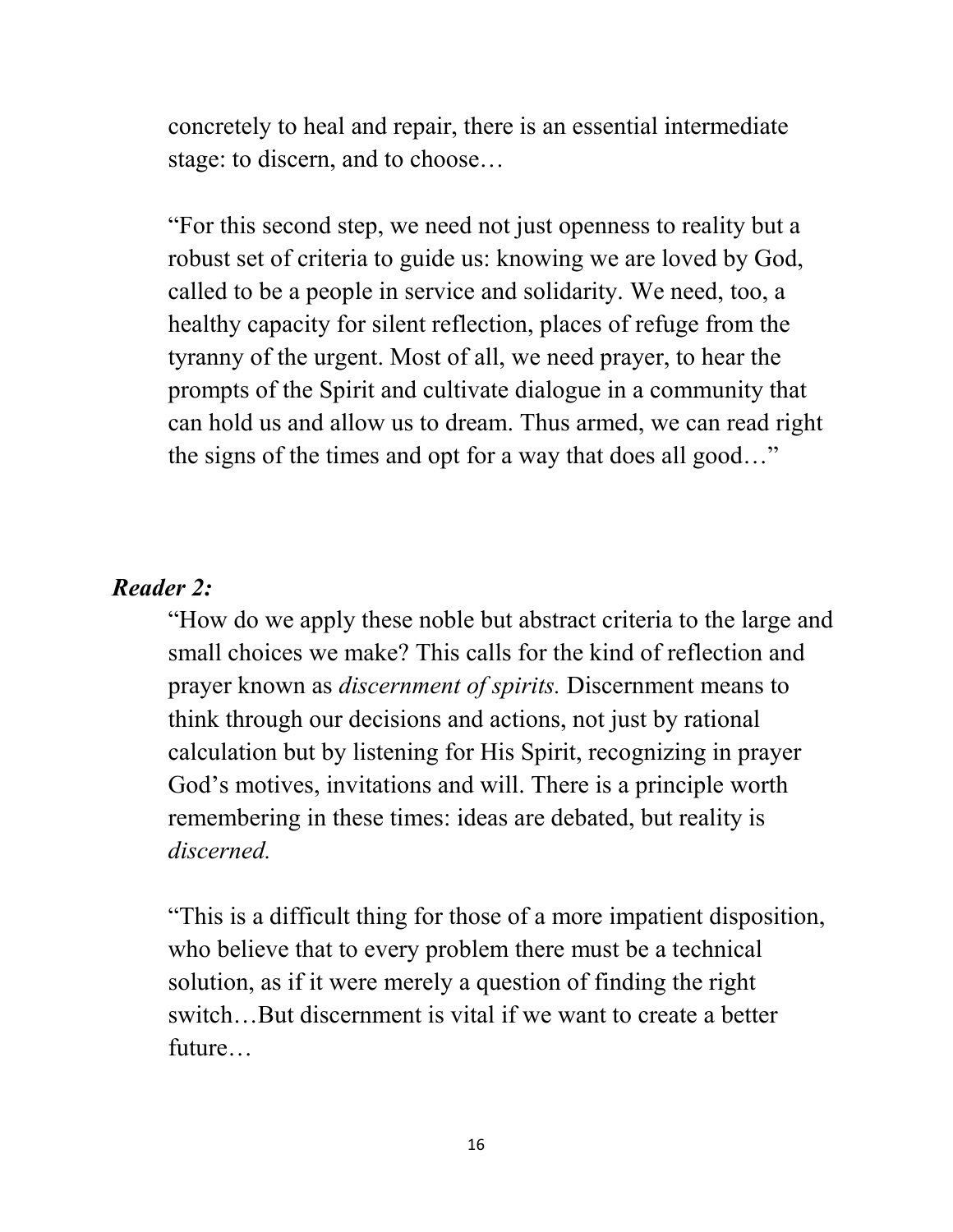"Discernment…allows us to navigate changing contexts and specific situations as we seek the truth. Truth reveals itself to the one who opens herself to it… If you don't open up, you can't discern…

"The Spirit shows us new things through what the Church calls 'signs of the times.' Discerning the signs of the times allows us to make sense of change. In interpreting and praying over events or trends in light of the Gospel, we can detect movements that reflect the values of God's Kingdom or their opposite."

# *Reader 3:*

"The discernment step allows us to ask: What is the Spirit telling us? …

Discerning what is and what is not of God, we begin to see where and how to act…How do we distinguish the spirits? They speak different languages; they use different ways to reach our hearts. The voice of God never imposes but proposes, whereas the enemy is strident, insistent, and even monotonous. The voice of God might correct us, but gently, always encouraging, consoling, giving us hope. The bad spirit on the other hand offers us dazzling illusions and tempting sensations, but they are fleeting. It exploits our fears and suspicions, and seduces us with wealth and prestige. If we ignore it, it responds with contempt and accusation, telling us: You're worthless…

"The voice of God opens your horizons, whereas the enemy pins you against a wall. Where the good spirit gives you hope, the bad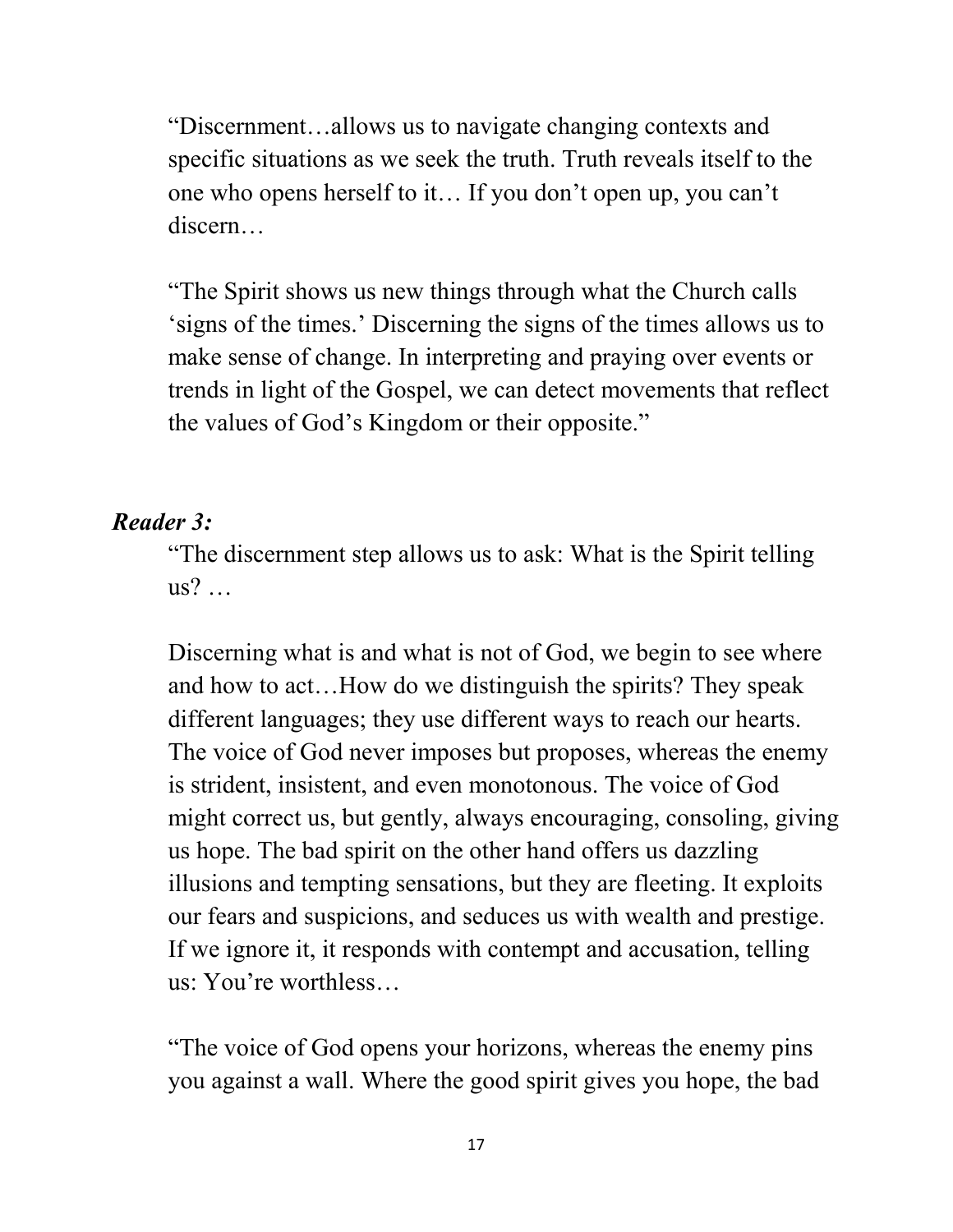spirit sows suspicion, anxiety, and finger-pointing. The good spirit appeals to my desire to do good, to help and to serve, and gives me strength to go forward on the right path. The bad spirit, conversely, closes me in on myself, and makes me rigid and intolerant. It is the spirit of fear and grievance. It makes me sad, fearful and irritable. Rather than freeing me, it enslaves me. Rather than opening me up to the present and the future, it encloses me in fear and resignation.

"Learning to distinguish these two kinds of 'voice' allows us to choose the right path forward, which is not always the most obvious, and to avoid making decisions while trapped in past hurts or in fears of the future that risk immobilizing us."

# *Facilitator:*

Let's take a moment in silence and allow Pope Francis' words to soak in.

We do not have to figure everything out tonight (today). As Pope Francis says in Part One of the book we just heard from, "Important things take time." These two listening sessions are only one part of the synodal journey. But we do not want to leave here without spending *some* time considering how we are called to respond to what we have seen and heard.

So I invite you now to return to sharing in your small groups. The questions for this sharing are on page 10 of the Participant Guide. You have about 20 minutes to share and discern.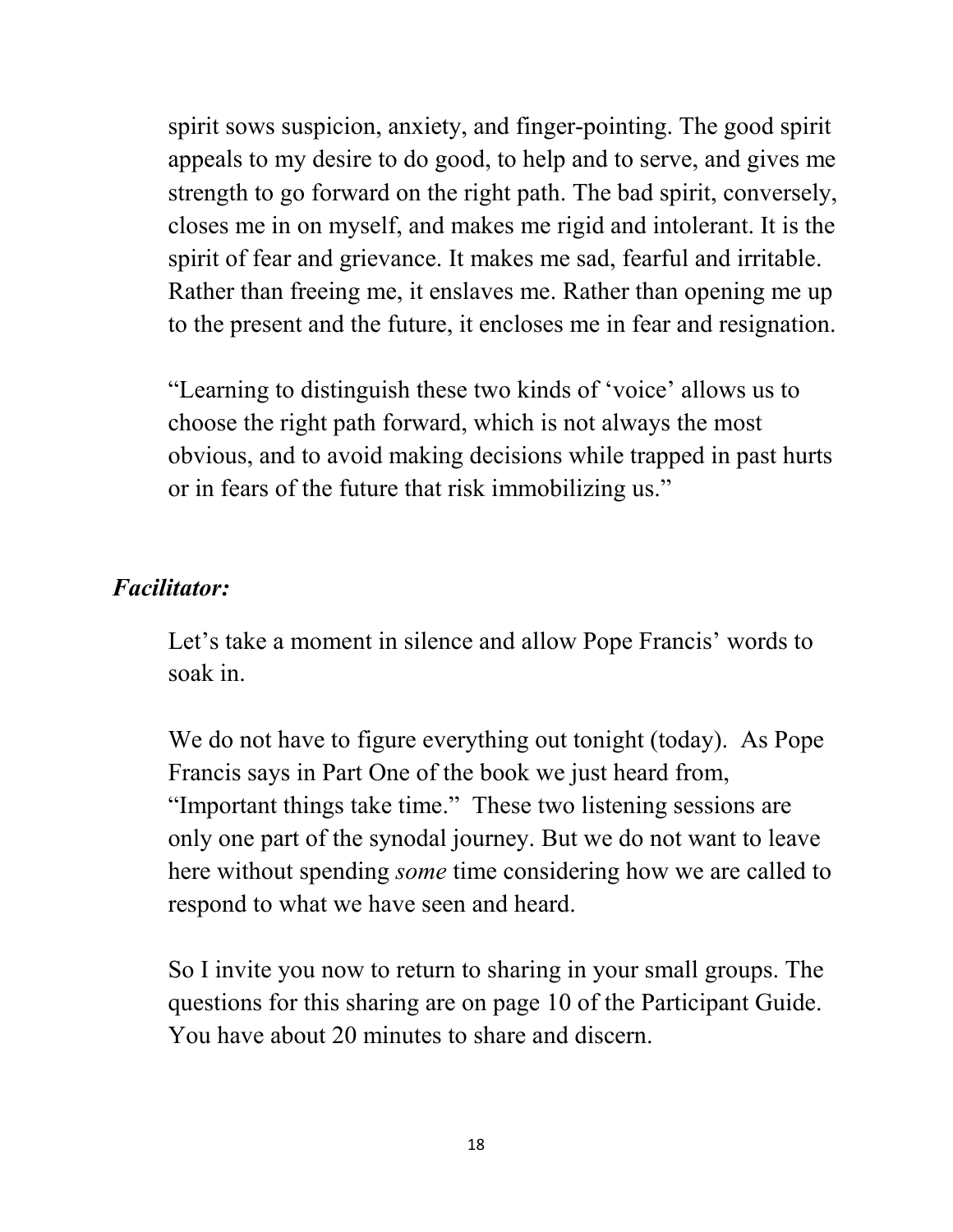# **ROUND 3 SMALL GROUP SHARING**

# **WHAT IS THE SPIRIT CALLING US TO DO?** *(20 minutes)*

Take a couple of minutes to reflect in silence on these questions. Again, you do not need to share about all the questions, but only those to which the Holy Spirit leads you. Read through all of them first and see where you are drawn to share.

- What actions do you feel the Spirit is calling the Church to take in your personal life, in our community, as a diocese, as a universal Church?
- What concrete, practical steps could be taken to move forward together as Church?
- How are you personally feeling called to put your gifts and talents at the service of these actions? (If you'd like, you may write your contact information on a notecard along with the area of ministry you'd like to be involved and submit that to the moderator at the end of this session.)

After a time of silence, allow each person 2-3 minutes to speak. Anyone in the group can begin, then continue in the same manner as the first round. Remember that participants may also write their comments on note cards if they feel uncomfortable or do not have a chance to share everything in this small group.

Once everyone has had a chance to share, discuss which one or two ideas could be shared with the larger group.

# **LARGE GROUP SHARING** *(10 MINUTES)*

*Allow one minute for each group to share briefly one or two ideas that emerged in their small group. If this is a large assembly, it may be necessary to provide a microphone.*

#### *Facilitator:*

To get a taste for the ideas that have emerged, I invite a representative from each small group to share briefly one or two of their ideas with the larger group.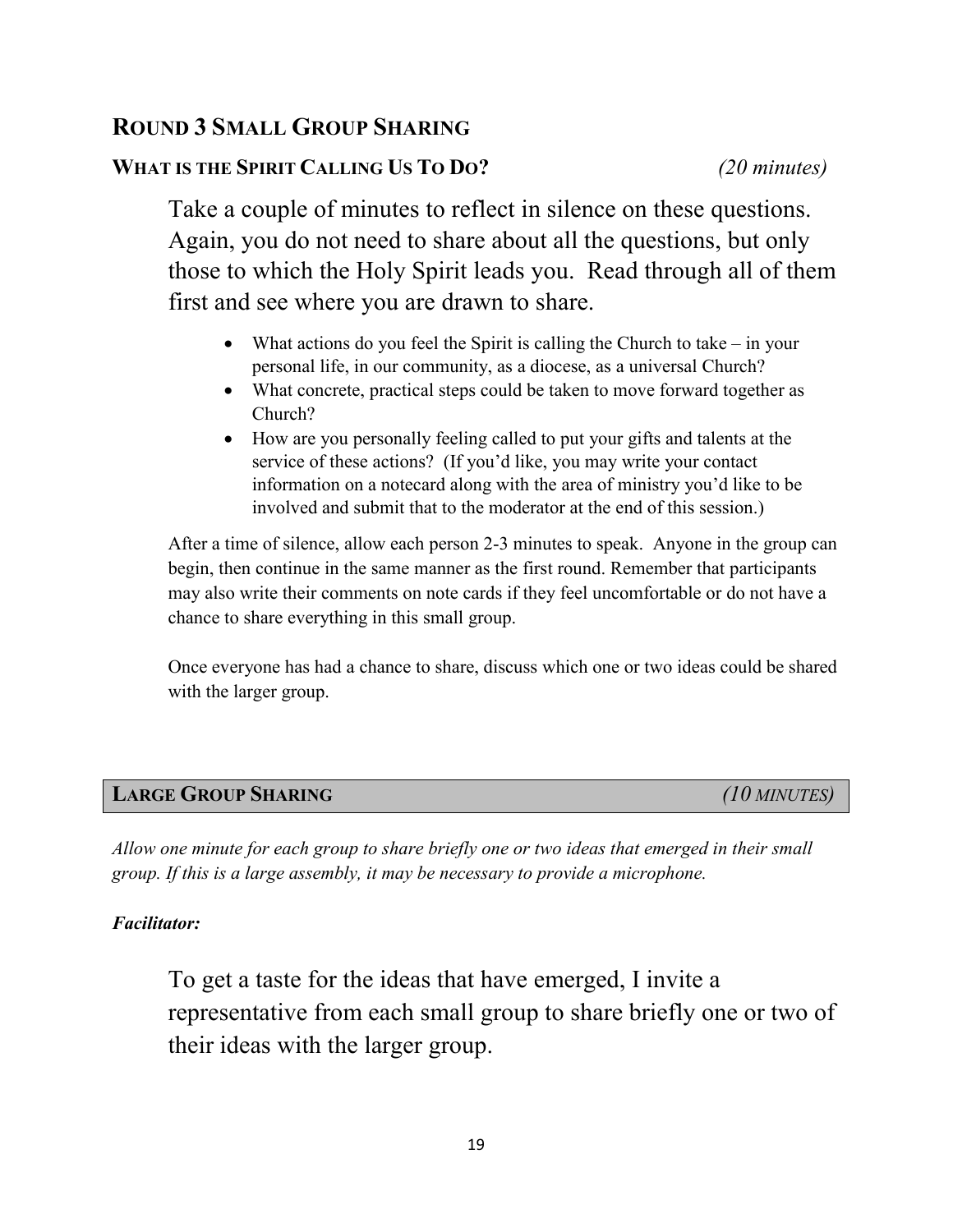*After the last group has shared:*

#### **CONCLUSION**

Thank you. The Spirit is definitely moving!

Everything that was shared here tonight and written down will be shared with the Diocesan Synod Team. Note takers please bring me your notes before you leave. Remember that you can also use the note cards to turn in additional comments or use the online form on the diocesan synod website. For those who will go out to encounter people in the periphery or who have additional thoughts after leaving here, you can turn in your comments  $[to a person/in]$ the collection basket, etc. by [date about two weeks out] for us to send for you to the diocese.

Bishop Medley will hold regional listening sessions coming up soon. The one for our region is scheduled for [date/time/location]. You are all invited and encouraged to attend. We are asked to send at least one or two delegates who have participated in the local listening sessions. If you feel called to serve as a delegate, please let me or the pastor know.

Each local faith community is encouraged to continue this process of discernment and implement some of the concrete steps to help us journey together. Bishop Medley and the Diocesan Synod Team will also be compiling all of the comments from the listening sessions, encounters in the peripheries and online submissions. This will serve Bishop Medley in preparing his report to the United States Conference of Catholic Bishops for the next phase of listening on the continental level and then on the universal level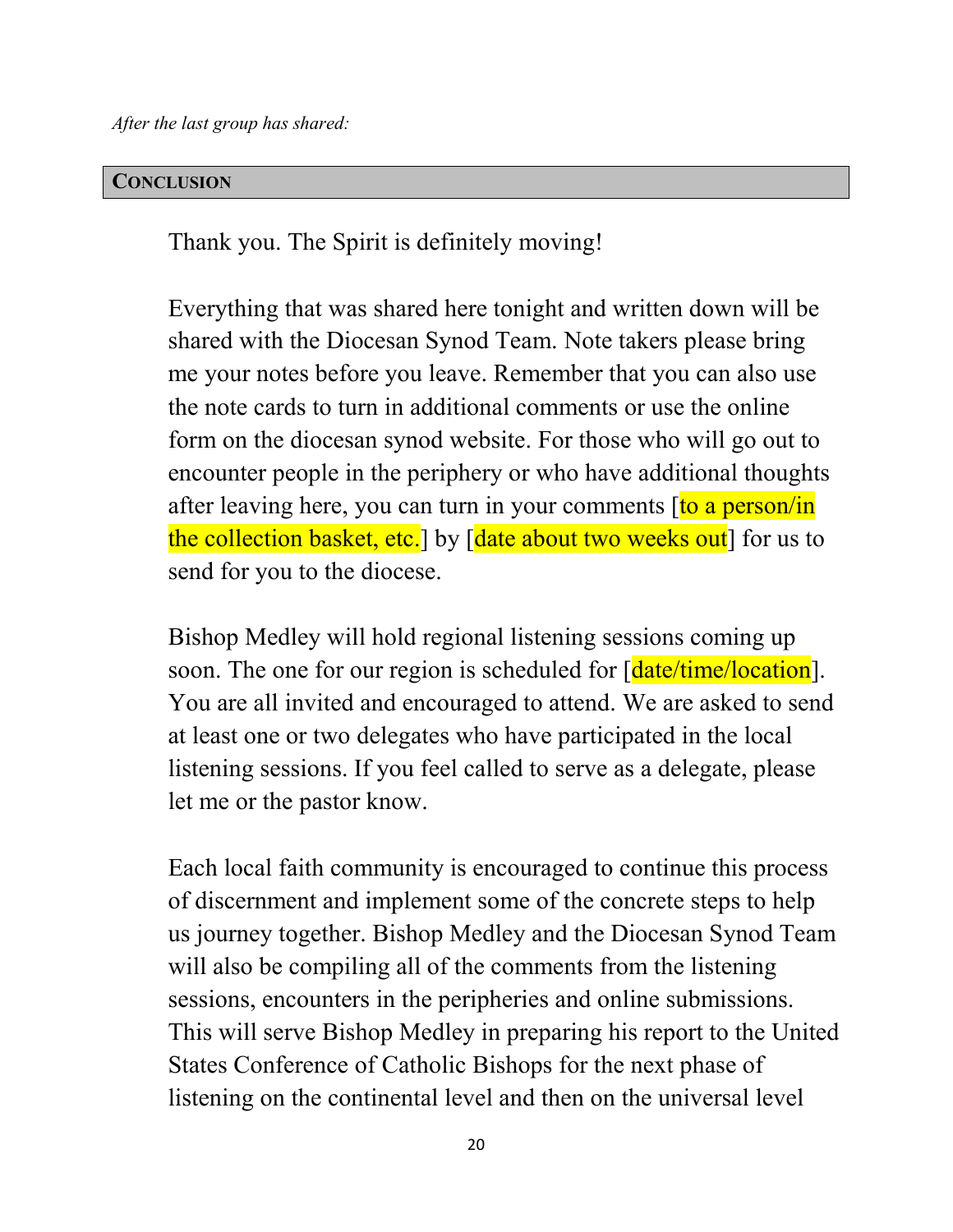culminating in the Synod of Bishops in Rome in October 2023. Thank you for your participation in this very important process in our Church. You have responded to Pope Francis' call to participate and your voice has been heard.

# **CLOSING PRAYER**

At this time, I ask anyone who had an encounter in the periphery to please bring forward the form they filled out after the conversation which includes any specific petitions that they asked us to pray for. Please place them in the basket.

*Allow a moment for this to happen.*

Let us close this session in prayer, asking for the Holy Spirit to continue to be with us as we go forth. You'll find the closing prayer on page 11 of your Participant Guide.

- *Leader:* **As we await with longing the coming of our Lord Jesus Christ, let us seek his mercy and pray for all those in need:**
- **Reader: For the Church, gathered in Synod: that by the outpouring of the Holy Spirit this journey will be marked by humble listening, courageous speech, and lively hope. Let us pray to the Lord.**
- All:  $R.\Delta$  Lord, hear our prayer.

**For ourselves, gathered here and for the People of God in the Diocese of Owensboro: That this Synodal Process may lead us ever deeper into the communion of the Church, foster our participation in it, and equip us to go out on mission. Let us pray to the Lord: R.\**

All:  $R.\Delta$  Lord, hear our prayer.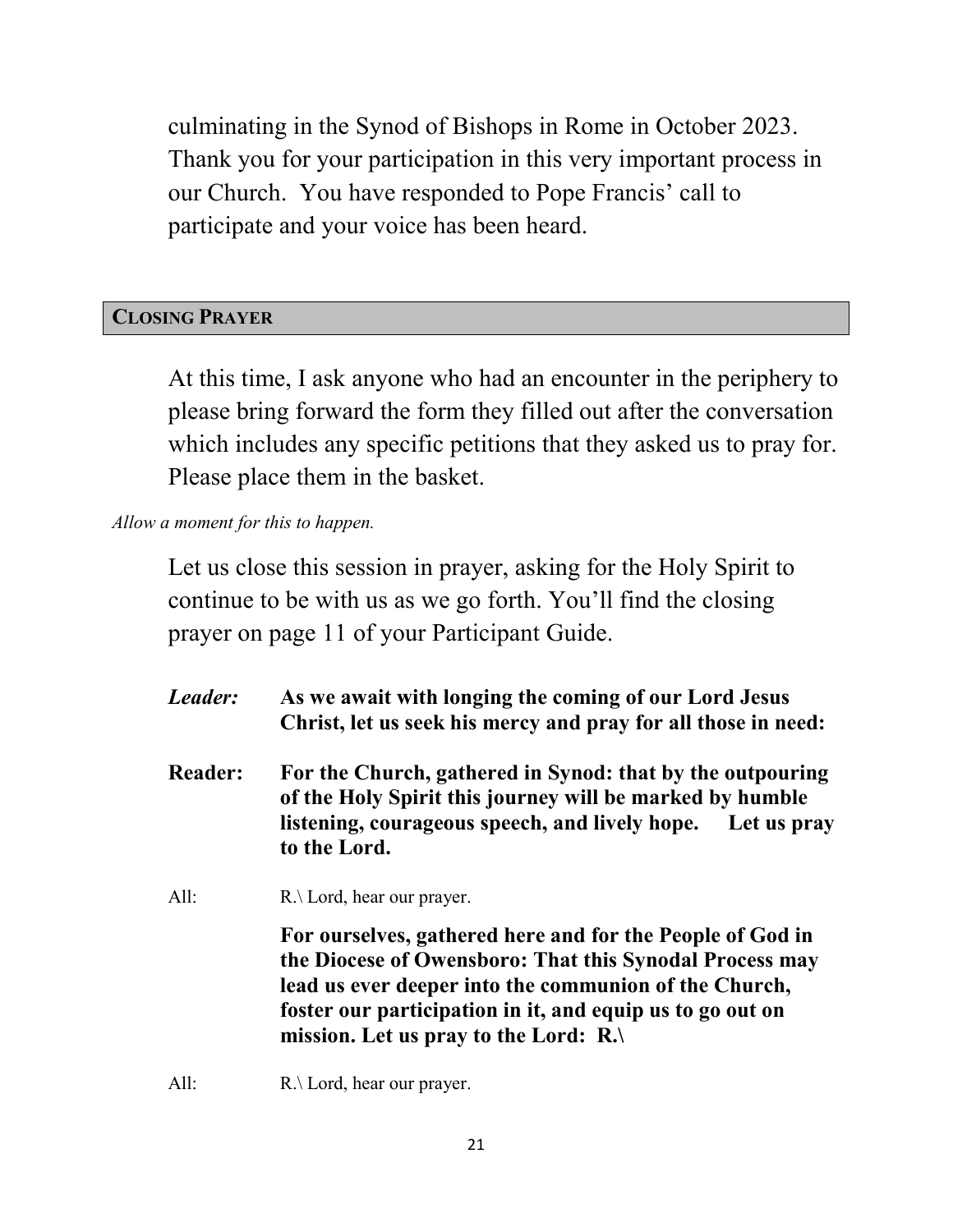**For all civil and public authorities: That they may always seek the common good, acting with justice and integrity. Let us pray to the Lord:** 

All: R.\ Lord, hear our prayer.

**For the sick, the lonely, the oppressed, and the suffering, especially in this time of pandemic: That they may never be discarded, but rather treasured and cared for as the face of Christ in a suffering world. Let us pray to the Lord:** 

All: R.\ Lord, hear our prayer.

**For those we have encountered on the periphery of the Church and for their specific intentions. Let us pray to the Lord:** 

All: R.\ Lord, hear our prayer.

*Include any other timely or relevant petitions at this point.*

| Leader: | Come Holy Spirit, we ask you, that by your inspiration, may                                                                                |  |  |      |       |
|---------|--------------------------------------------------------------------------------------------------------------------------------------------|--|--|------|-------|
|         | all of our prayer and actions always begin from you and<br>inspire others to know you more deeply. We ask this<br>through Christ our Lord. |  |  |      |       |
|         |                                                                                                                                            |  |  | All: | Amen. |

#### **CONCLUDING RITE**

*While making the sign of the cross:*

| Leader:<br>All: | May the Lord bless us, protect us from all evil, and bring<br>us to everlasting life.<br>Amen. |
|-----------------|------------------------------------------------------------------------------------------------|
| Leader:         | Go and announce the Gospel of the Lord. [OR Go in peace.]                                      |
| All:            | Thanks be to God.                                                                              |